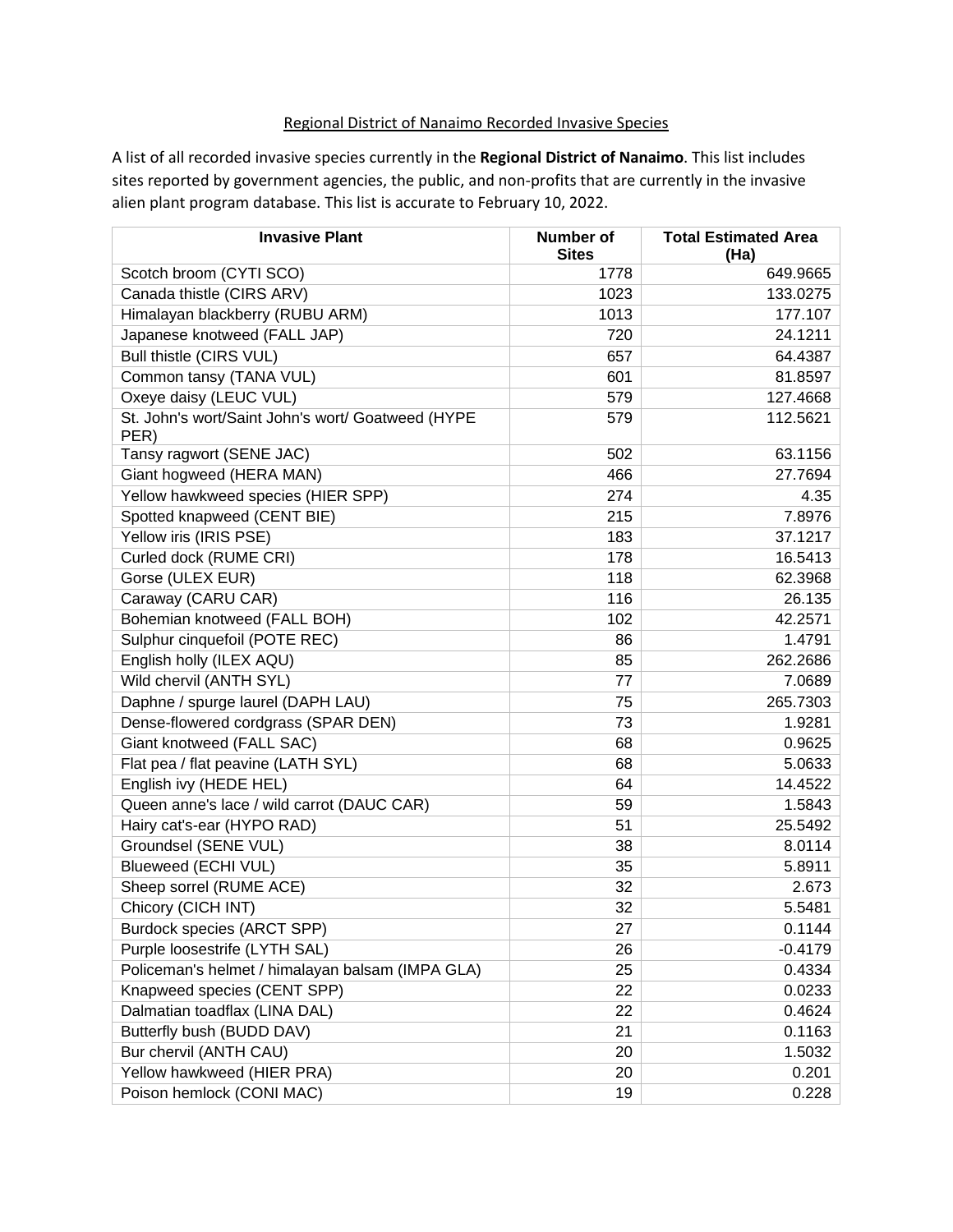| Sowthistle species (SONC SPP)                    | 19             | 0.3905    |
|--------------------------------------------------|----------------|-----------|
| Sweet fennel (FOEN VUL)                          | 18             | 0.223     |
| Teasel (DIPS FUL)                                | 17             | 0.1784    |
| Diffuse knapweed (CENT DIF)                      | 17             | $-3.067$  |
| Scotch thistle (ONOP ACA)                        | 16             | 2.2935    |
| Annual sow thistle (SONC OLE)                    | 15             | 2.7295    |
| Tree of heaven (AILA ALT)                        | 13             | 0.5353    |
| Perennial sow thistle (SONC ARV)                 | 13             | 0.0392    |
| Mullein (VERB THA)                               | 12             | 0.7263    |
| Field bindweed (CONV ARV)                        | 11             | $-0.9323$ |
| Meadow knapweed (CENT DEB)                       | 11             | 0.1413    |
| Orange hawkweed (HIER AUR)                       | 9              | 0.0173    |
| Yellow archangel (LAMI GAL)                      | 8              | 0.049     |
| Bigleaf periwinkle / large periwinkle (VINC MAJ) | 7              | 1.9021    |
| Cutleaf blackberry (RUBU LAC)                    | $\overline{7}$ | 0.1187    |
| Scentless chamomile (MATR PER)                   | 6              | 0.5731    |
| Herb robert (GERA ROB)                           | 6              | 0.037     |
| Eurasian watermilfoil (MYRI SPI)                 | 6              | 117.66    |
| Yellow/common toadflax (LINA VUL)                | 6              | $-0.548$  |
| Himalayan knotweed (POLY POL)                    | 6              | 0.0623    |
| Salt-meadow cord grass (SPAR PAT)                | 5              | 0.1032    |
| Common periwinkle (VINC MIN)                     | 5              | 0.105     |
| Maltese star thistle (CENT MEL)                  | 5              | 0.3324    |
| Japanese butterbur (PETA JAP)                    | 5              | 0.0135    |
| Dodder (CUSC SPP)                                | 4              | 0.391     |
| Fragrant water lily (NYMP ODO)                   | 4              | 14.1002   |
| Milk thistle (SILY MAR)                          | 3              | 0.0503    |
| Garden yellow loosestrife (LYSI VUL)             | 3              | 0.0055    |
| Nodding thistle (CARD NUT)                       | 3              | 0.004     |
| Spanish bluebells (HYAC HIS)                     | 3              | 0.0054    |
| Lady's-thumb (POLY PER)                          | 3              | 1.008     |
| Dame's rocket (HESP MAT)                         | $\overline{2}$ | 0.0065    |
| White cockle (LYCH ALB)                          | $\overline{2}$ | 0.005     |
| Old man's beard / traveller's joy (CLEM VIT)     | $\overline{2}$ | 0.022     |
| Parrot feather (MYRI AQU)                        | $\mathbf 2$    | 0.0166    |
| White spanish broom (CYTI MUL)                   | 2              | 4.7       |
| Black locust (ROBI PSE)                          | $\overline{2}$ | 0.0006    |
| Carpet burweed (SOLI SES)                        | $\overline{2}$ | 0.075     |
| Curly leaf pondweed (POTA CRI)                   | $\overline{c}$ | 17.9      |
| Western goat's-beard (TRAG DUB)                  | $\overline{2}$ | 3.5       |
| Purple deadnettle (LAMI PUR)                     | $\overline{2}$ | 0.0004    |
| Creeping buttercup (RANU REP)                    | 1              | 0.001     |
| Bladder campion (SILE VUL)                       | 1              | 0.0001    |
| Nightshade (SOLA SPP)                            | 1              | 0.07      |
| Cypress spurge (EUPH CYP)                        | 1              | 0.0005    |
| <b>Black knapweed (CENT NIG)</b>                 | 1              | 0.002     |
| Common comfrey (SYMP OFF)                        | 1              | 0.003     |
| Green foxtail / green bristlegrass (SETA VIR)    | 1              | 0.1       |